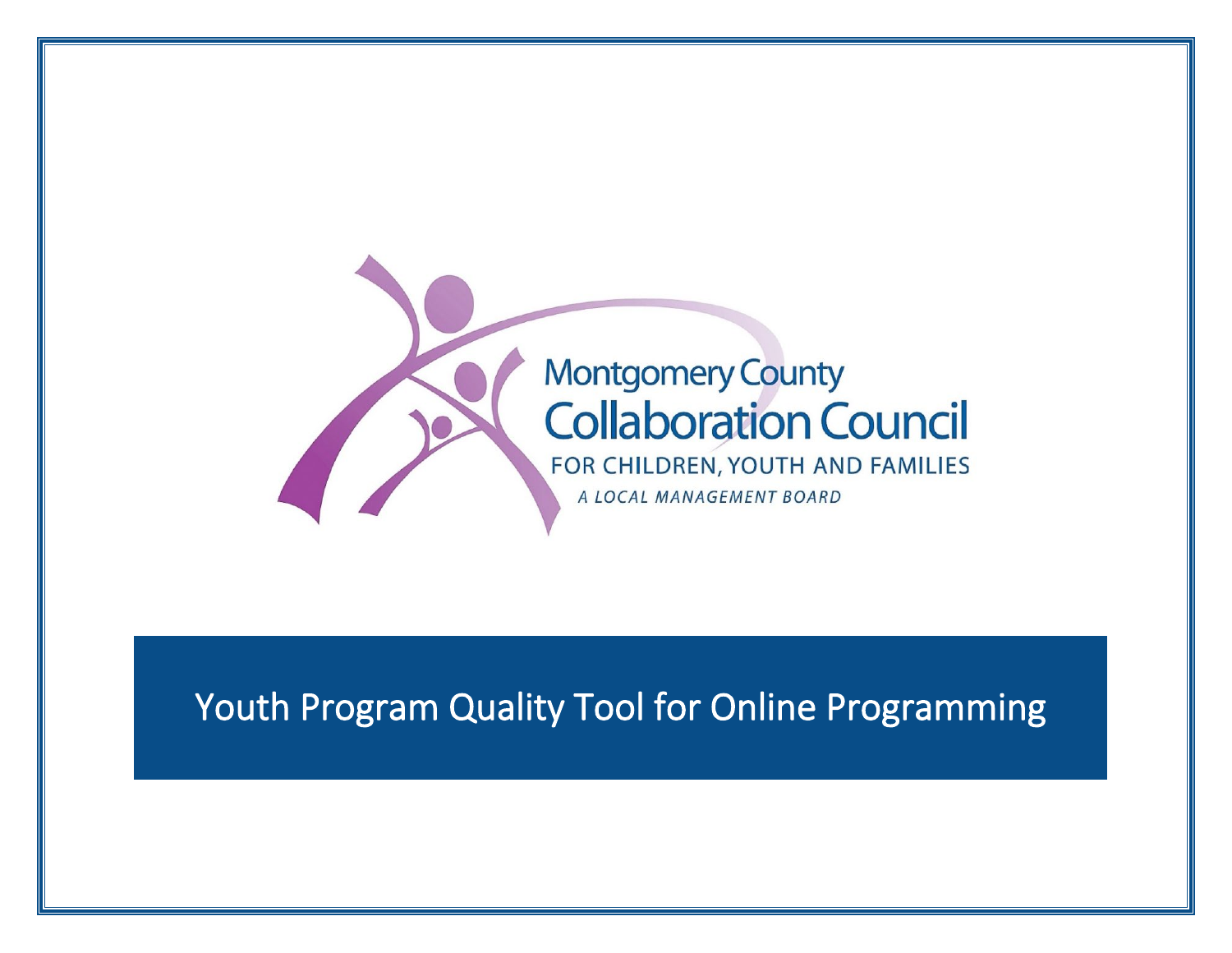

### **Contents**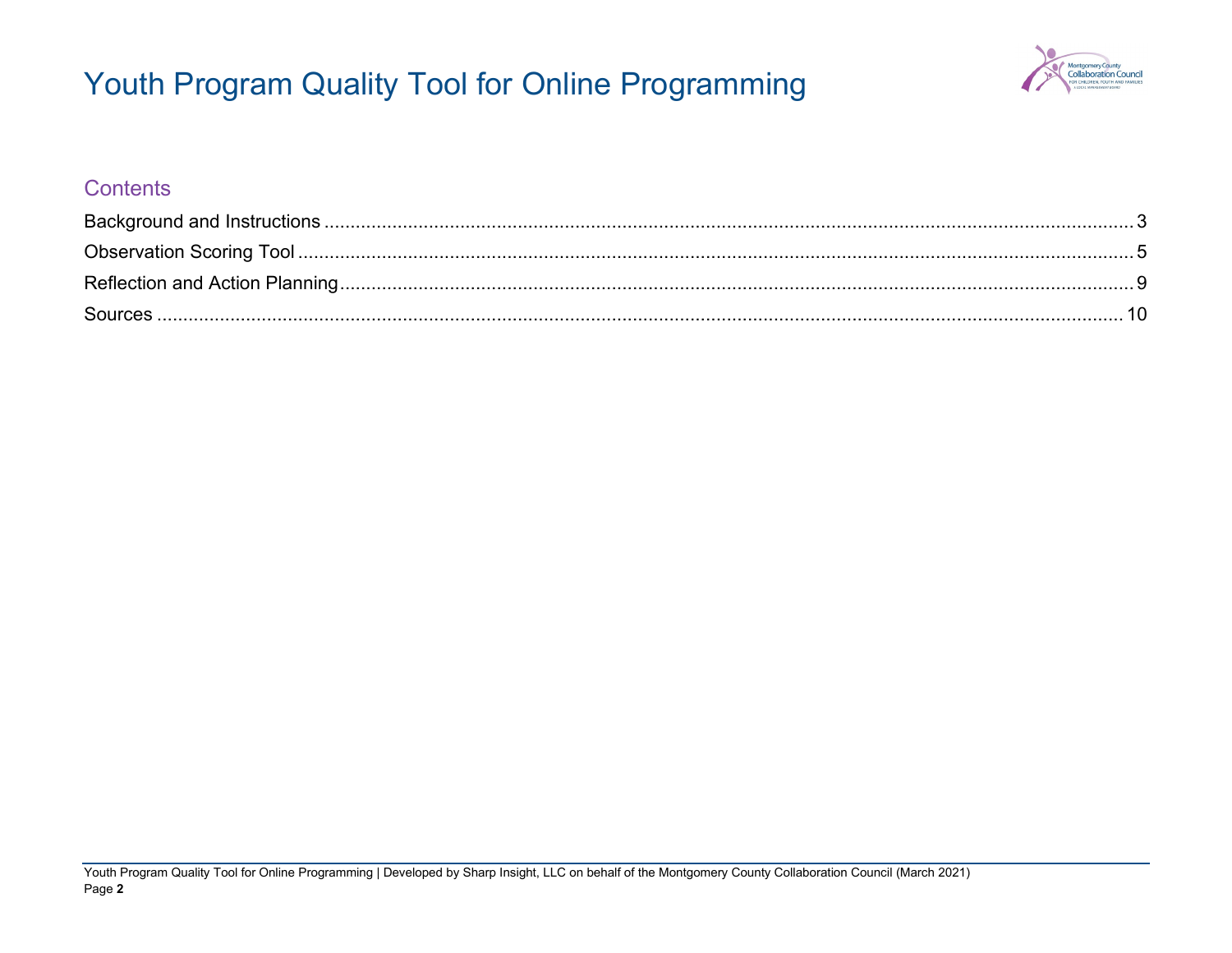

## <span id="page-2-0"></span>Background and Instructions

### **Overview**

In the spring of 2020, the *Youth Program Quality Tool for Online Programming [YPQT-ON]* was commissioned by the Collaboration Council as a part of their mission to support quality youth development online learning programs. Developed by Sharp Insight, LLC, the instrument is specifically designed for youth program personnel to evaluate their online learning program quality and improve on key program components that lead to positive development for both youth and staff. Online learning is learning that involves an internet connection and the use of online tools/platforms. Online learning may also include virtual face-to-face interactions and/or blended online and in-person instruction.

This observation-based tool is structured around five categories: Program Structure, Program Content, Safe Environment, Supportive Environment, Interaction & Engagement. In addition to the observation tool itself, there is a supplemental worksheet to support scoring, reflection, action planning, and follow-up visits, as applicable. The YPQT-ON is meant to accompany quality improvement processes such as health and safety compliance, self-assessment, monitoring and evaluation, and improvement planning.

## Community of Practice

The Montgomery County Collaboration Council's Youth Development Community of Practice offers professional learning opportunities for youth development practitioners serving young people in the County. The Community of Practice brings to our youth development practitioners a coordinated system of ongoing training with experienced and knowledgeable facilitators, expert-led symposia, online courses, and access to elearning resources, such as a library and recorded webinars. At the core of the Community of Practice is peer networking to share best practices and innovative program strategies that promote positive youth outcomes in the County's young people. As part of a full range of professional learning opportunities, our Community of Practice offers capacity build opportunities that address each of the five domains included in the Excel Beyond the Bell Youth Program Quality Tool: program structure, program content, safe environment, supportive environment, interaction & engagement. For information and registration for upcoming workshops please visit:<https://collaborationcouncil.org/online-calendar/>

### About Us

Since 1992, The Montgomery County Collaboration Council for Children, Youth and Families has brought together public and private service providers to address the needs of Montgomery County, Maryland's children under the age of 18, and their families. One in four county residents fits this youthful profile. Designated as a Local Management Board by the State of Maryland, the Montgomery County Collaboration Council's purpose is to be a catalyst so that agencies and other groups can collaborate to achieve positive results in the community. Now a quasi public non-profit, the Collaboration Council's work continues to grow and change to meet the ever-evolving needs of the county's residents. For more information, please visit:<https://collaborationcouncil.org/>

Youth Program Quality Tool for Online Programming | Developed by Sharp Insight, LLC on behalf of the Montgomery County Collaboration Council (March 2021) Page **3**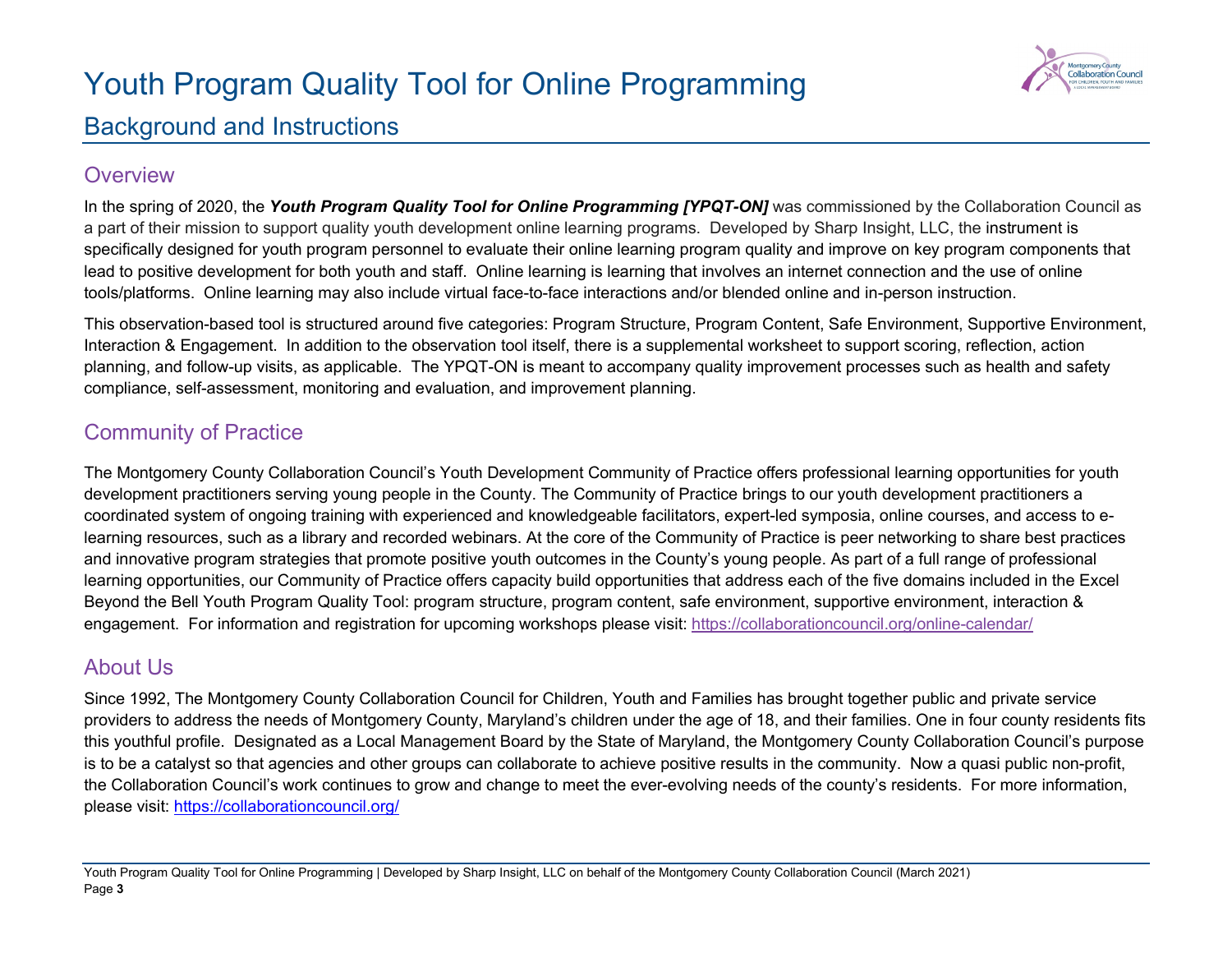

Recommended Instructions for Planning, Observation, and Follow-Up

#### **BEFORE: Prior to the use of the YPQT-ON, it is recommended that Program Observers and Youth Program Personnel:**

- 1. Familiarize themselves with the tool so they are aligned in their understanding of the purpose, process, categories, and items.
- 2. Determine how the tool will be used in the program (e.g., peer, internal leadership, and/or external assessment).
- 3. Schedule TWO events, including: a) an online program visit so the staff member(s) being observed are aware of the online guest and can prepare for this structured opportunity for observation, learning, and growth, and b) a follow-up video, phone, or in-person meeting, ideally held within 2 weeks of observation, for a review of evidence and scoring, reflective discussion, and action planning.

#### **DURING: When observing an online program, it is recommended that Program Observers (e.g., peer, internal, or external observers):**

- 1. Prepare for their site visit by confirming with staff the time and connection information, ideally allowing observation to include program start and/or end. If feasible, following arrival into the online space and an optional introduction, the observer will be off camera and muted.
- 2. Throughout the observation, take notes that are factual, specific, and, when possible, include quotes from staff and youth. Observers are asked to not complete the YPQT-ON while observing.
- 3. Prior to leaving, if feasible without program interruption, thank the program personnel and review next steps (e.g., follow-up meeting date).

#### **AFTER: After visiting a site, it is recommended that Observers (e.g., peer, internal, or external observers):**

- 1. Review and then use the program observation notes as evidence to include in the YPQT-ON's "Evidence" boxes.
- 2. Use the evidence recorded on the YPQT-ON form to determine the appropriate score (1, 3, or 5). If an item was not observed (e.g., conflict), indicate this by writing an "X" in the Evidence box. Complete the Summary by Category table and Observer Notes.
- 3. At the follow-up meeting, ideally within 2 weeks of the observation, BEFORE sharing the scoring, invite program personnel to engage in a Reflective Discussion (see YPQT-ON for questions). Grounded in this initial discussion, provide program personnel time to review the YPQT-ON evidence and scoring. Then work with program personnel to develop Action Planning Steps, as appropriate for their program context and driven by program personnel.
- 4. Within 2-4 weeks of the meeting, follow up with relevant resources, professional development opportunities, and/or other supports.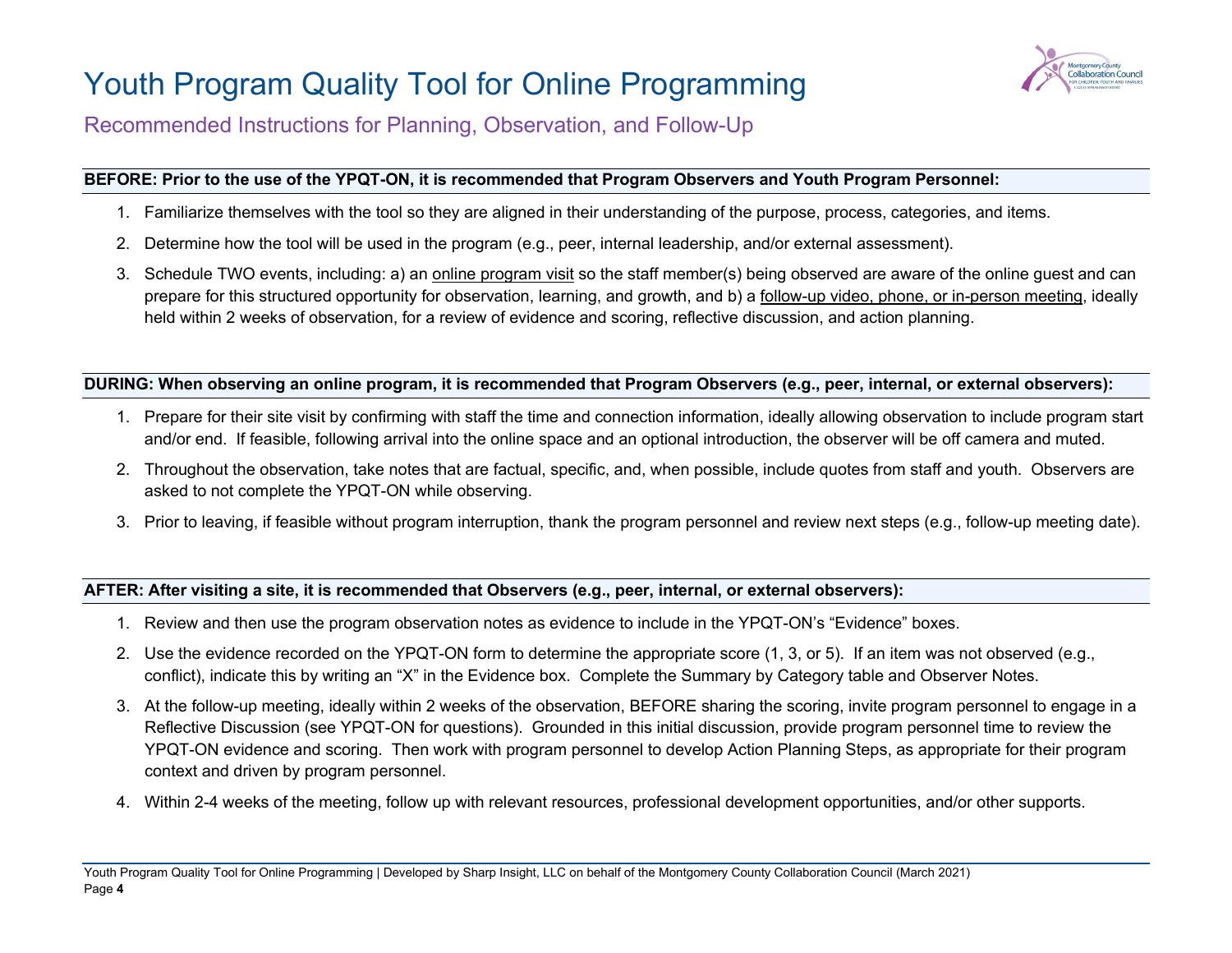

## <span id="page-4-0"></span>Observation Scoring Tool

## Organization and Program Information

|                                                 |                                         | <b>Observation Date</b> Date:<br><b>Observation Time</b> Start Time:  |                | End Time:                           |
|-------------------------------------------------|-----------------------------------------|-----------------------------------------------------------------------|----------------|-------------------------------------|
|                                                 |                                         | <b>Program Start/End Observed</b> □ Start                             |                | $\Box$ End                          |
|                                                 |                                         | Total Staff & Youth # Staff:                                          |                | # Youth:                            |
| <b>Online Program Details</b>                   |                                         |                                                                       |                |                                     |
| Type(s) of programs/activities observed:        | $\Box$ Literacy                         | □ Tutoring/Homework                                                   | $\square$ STEM | $\Box$ Social-Emotional Learning    |
| (select all that apply)                         | $\Box$ Service-Learning                 | $\Box$ Leadership/Advocacy<br>$\Box$ Other $\Box$                     | $\Box$ Arts    | □ Health & Wellness                 |
| <b>Program Delivery Platform:</b><br>(describe) |                                         |                                                                       |                |                                     |
| <b>Online Resource Platforms:</b>               | $\Box$ N/A: No shared resource platform |                                                                       |                |                                     |
| (select all that apply)                         |                                         | $\Box$ Online Cloud Documents or Storage $\Box$ Website (open-source) |                | $\Box$ Website (password-protected) |
|                                                 |                                         |                                                                       |                |                                     |
|                                                 |                                         |                                                                       |                | $\Box$ Other: $\Box$                |
| <b>Online Instructional Format:</b>             | $\Box$ Synchronous ("Live")             | $\Box$ Asynchronous (pre-recorded)                                    |                | □ Blended In-Person Option          |
| (select all that apply)                         |                                         | $\Box$ Other: $\Box$                                                  |                |                                     |
| <b>Online Instructional Methods:</b>            | $\Box$ Direct Instruction               | $\Box$ Whole Group Discussion                                         | $\Box$ Chat    | $\Box$ Multimedia (e.g., video)     |
| (select all that apply)                         | $\Box$ Visual Aides                     | $\Box$ Small Groups (breakouts)                                       | $\Box$ Games   | $\Box$ Polls/Voting                 |
|                                                 |                                         | $\Box$ One-on-One tutoring $\Box$ Other:                              |                |                                     |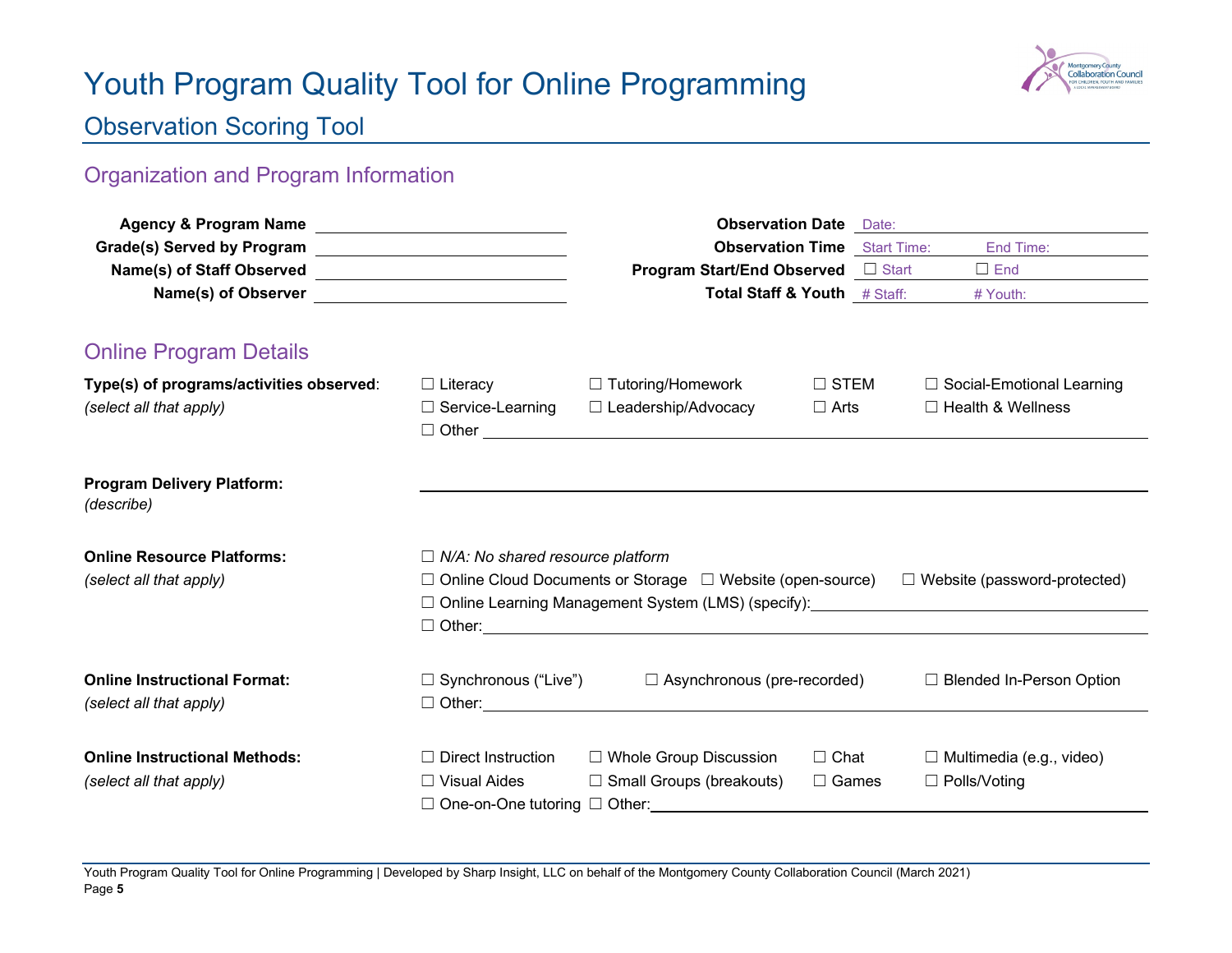

### Evidence and Scoring

Following the observation, use your detailed notes to document evidence and determine appropriate scores for each item

#### **Rating Scales are based on the consistency of strong evidence for each item observed. Please use this guide to help you with scoring:**

**N/A or X** (not able to be observed or not applicable to the session)

- **1 None or Minimal Evidence** (negatively or not observed; minor or minimal evidence)
- **3 Some Evidence** (emerging and/or inconsistent evidence)
- **5 Extensive Evidence** (strong and consistent evidence throughout session)

| ⊡→⊡⊣<br>国←回←<br>⊦⊞→⊡ |                                                                                                                                                                                   | <b>ONLINE PROGRAM STRUCTURE</b><br>To what extent is there evidence that?                                                                                            | N/A | None or<br><b>Minimal</b><br>Evidence | Some<br>Evidence | <b>Extensive</b><br>Evidence | Documentation / Evidence<br>Must include evidence for 3 or 5 |
|----------------------|-----------------------------------------------------------------------------------------------------------------------------------------------------------------------------------|----------------------------------------------------------------------------------------------------------------------------------------------------------------------|-----|---------------------------------------|------------------|------------------------------|--------------------------------------------------------------|
|                      | А.                                                                                                                                                                                | Staff sufficiently <b>prepared</b> materials AND varied online engagement opportunities for<br>all youth to access (e.g., discussion, chat, small group activities)? |     |                                       |                  |                              |                                                              |
|                      | The program schedule is followed (within 10 minutes) AND allows for appropriate<br>В.<br>activity timing (i.e., positive engagement, activity/session introduction, and closure)? |                                                                                                                                                                      |     |                                       |                  |                              |                                                              |
|                      | Staff give clear <b>instructions</b> AND provide instructions using multiple $(2+)$ techniques<br>(e.g., oral, visual, modeled, repeat-back)?                                     |                                                                                                                                                                      |     |                                       |                  |                              |                                                              |

| <b>ONLINE PROGRAM CONTENT</b><br>To what extent is there evidence that?                                                                                                                                 | N/A<br>X |  | Documentation / Evidence<br>Must include evidence for 3 or 5 |
|---------------------------------------------------------------------------------------------------------------------------------------------------------------------------------------------------------|----------|--|--------------------------------------------------------------|
| Staff clearly communicate to youth AND follow through with the program's specific<br>D.<br>objectives (i.e., learning, skill-building, and/or developmental objectives)?                                |          |  |                                                              |
| The program content and strategies are <b>developmentally appropriate, offers an</b><br>appropriate challenge for all youth, and is scaffolded (e.g., builds on prior<br>knowledge or program content)? |          |  |                                                              |
| Staff provide youth the opportunity to engage in <b>active learning</b> (e.g., creating,<br>combining, reforming materials or ideas) and/or skill development?                                          |          |  |                                                              |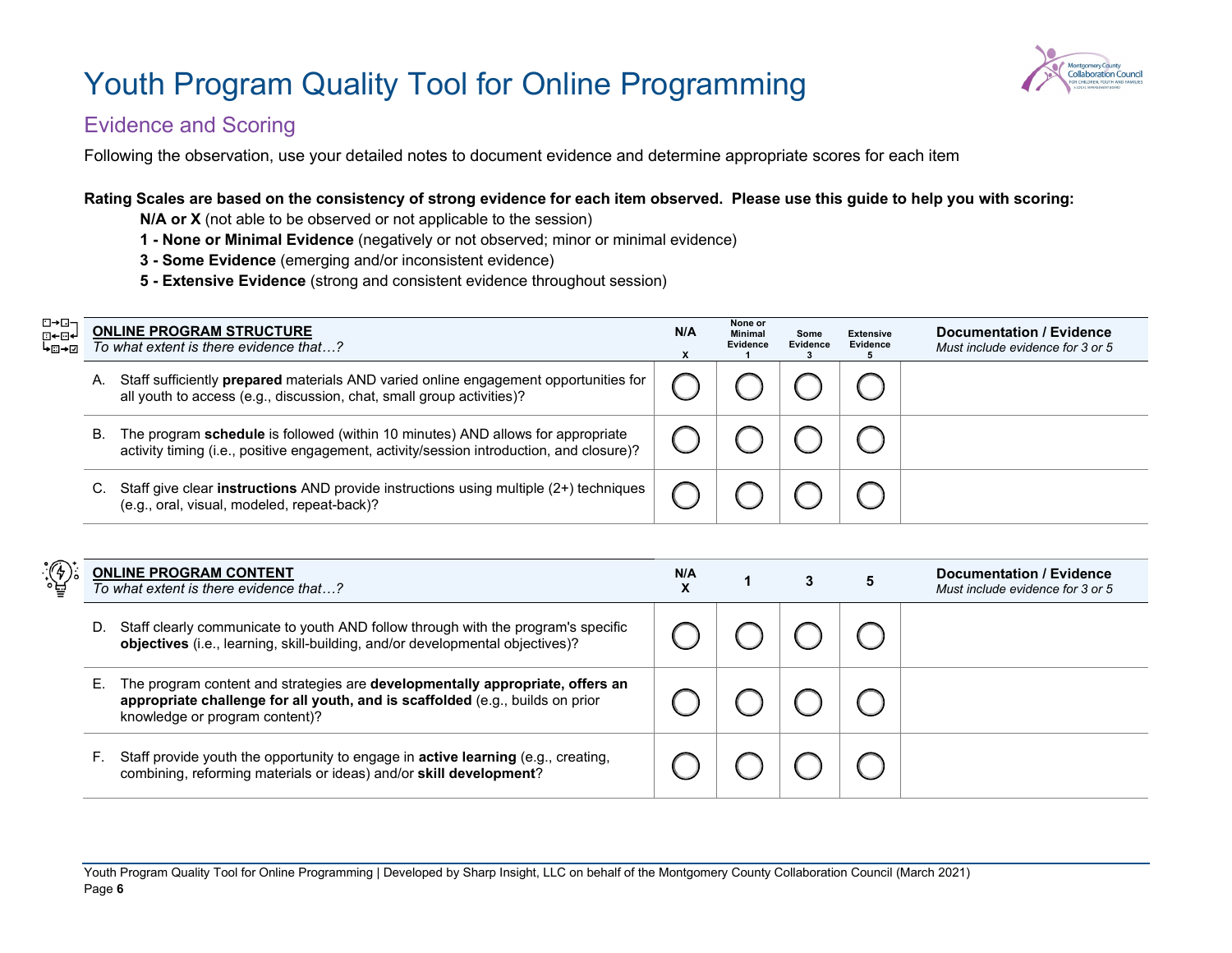

| <b>Nº</b> | <b>SAFE ONLINE ENVIRONMENT</b><br>To what extent is there evidence that?                                                                                                                                                                                                                                   | N/A<br>ж | None or<br><b>Minimal</b><br>Evidence | Some<br>Evidence | <b>Extensive</b><br>Evidence | Type(s) of<br><b>Evidence</b>        | <b>Evidence</b><br>Must include for 3 or 5 |
|-----------|------------------------------------------------------------------------------------------------------------------------------------------------------------------------------------------------------------------------------------------------------------------------------------------------------------|----------|---------------------------------------|------------------|------------------------------|--------------------------------------|--------------------------------------------|
|           | There is no bias AND there is explicit evidence of mutual respect for<br>G.<br>the diversity and inclusion of all participants with respect to: religion,<br>ethnicity, English fluency, class, gender, physical ability, online ability,<br>developmental ability, sexual orientation, and/or appearance? |          |                                       |                  |                              | □ Staff-to-Youth<br>□ Youth-to-Youth |                                            |
|           | The <b>emotional climate</b> of the session is predominantly positive (e.g.,<br>H.<br>mutually respectful, relaxed, supportive) AND supports social-<br>emotional developmental competencies (e.g., self-awareness, self-<br>management, coping skills, teamwork)                                          |          |                                       |                  |                              | □ Staff-to-Youth<br>□ Youth-to-Youth |                                            |
|           | The online environment is guided by pro-social online norms (e.g.,<br>expectations, routines) and is accessible, safe, monitored,<br>appropriately used AND adjusted by staff and youth to meet program<br>needs?                                                                                          |          |                                       |                  |                              | □ Staff-to-Youth<br>□ Youth-to-Youth |                                            |

| $\mathcal{L}'$<br>2J |    | <b>SUPPORTIVE ONLINE ENVIRONMENT</b><br>To what extent is there evidence that?                                                                                                                 | N/A<br>$\lambda$ |  | Type(s) of<br><b>Evidence</b>        | <b>Evidence</b><br>Must include for 3 or 5 |
|----------------------|----|------------------------------------------------------------------------------------------------------------------------------------------------------------------------------------------------|------------------|--|--------------------------------------|--------------------------------------------|
|                      | J. | There are <b>positive online interactions</b> observed staff-to-youth AND<br>youth-to-youth (e.g., actively involved, friendly, gives positive<br>feedback)?                                   |                  |  | □ Staff-to-Youth<br>□ Youth-to-Youth |                                            |
|                      | Κ. | Staff model for, and encourage, all youth by providing specific<br>feedback to participants about accomplishments, positive behavior,<br>and/or individual and group performance expectations? |                  |  | □ Staff-to-Youth<br>□ Youth-to-Youth |                                            |
|                      |    | If conflict arises, staff use conflict as an opportunity for youth voice,<br>learning, or growth and/or youth participate in conflict mediation?                                               |                  |  | □ Staff-to-Youth<br>□ Youth-to-Youth |                                            |

| <b>Yii</b> |                                                                                                                                                                                                 | <b>ONLINE INTERACTION AND ENGAGEMENT</b><br>To what extent is there evidence that?                                                                                                            | N/A<br>x |  | Type(s) of<br><b>Evidence</b>        | <b>Evidence</b><br>Must include for 3 or 5 |
|------------|-------------------------------------------------------------------------------------------------------------------------------------------------------------------------------------------------|-----------------------------------------------------------------------------------------------------------------------------------------------------------------------------------------------|----------|--|--------------------------------------|--------------------------------------------|
|            |                                                                                                                                                                                                 | M. Staff actively seek and implement youth feedback into program<br>content and processes (e.g., youth share opinions and experiences;<br>youth make meaningful content and process choices)? |          |  | □ Staff-to-Youth<br>□ Youth-to-Youth |                                            |
|            | There are opportunities for youth to demonstrate leadership (e.g.,<br>N.<br>contribute to program responsibilities, teach others, lead an online<br>discussion, share screens for an activity)? |                                                                                                                                                                                               |          |  | □ Staff-to-Youth<br>□ Youth-to-Youth |                                            |
| O.         |                                                                                                                                                                                                 | Youth engage in an intentional process of reflection regarding what<br>they have experienced in the online program?                                                                           |          |  | □ Staff-to-Youth<br>□ Youth-to-Youth |                                            |

Youth Program Quality Tool for Online Programming | Developed by Sharp Insight, LLC on behalf of the Montgomery County Collaboration Council (March 2021) Page **7**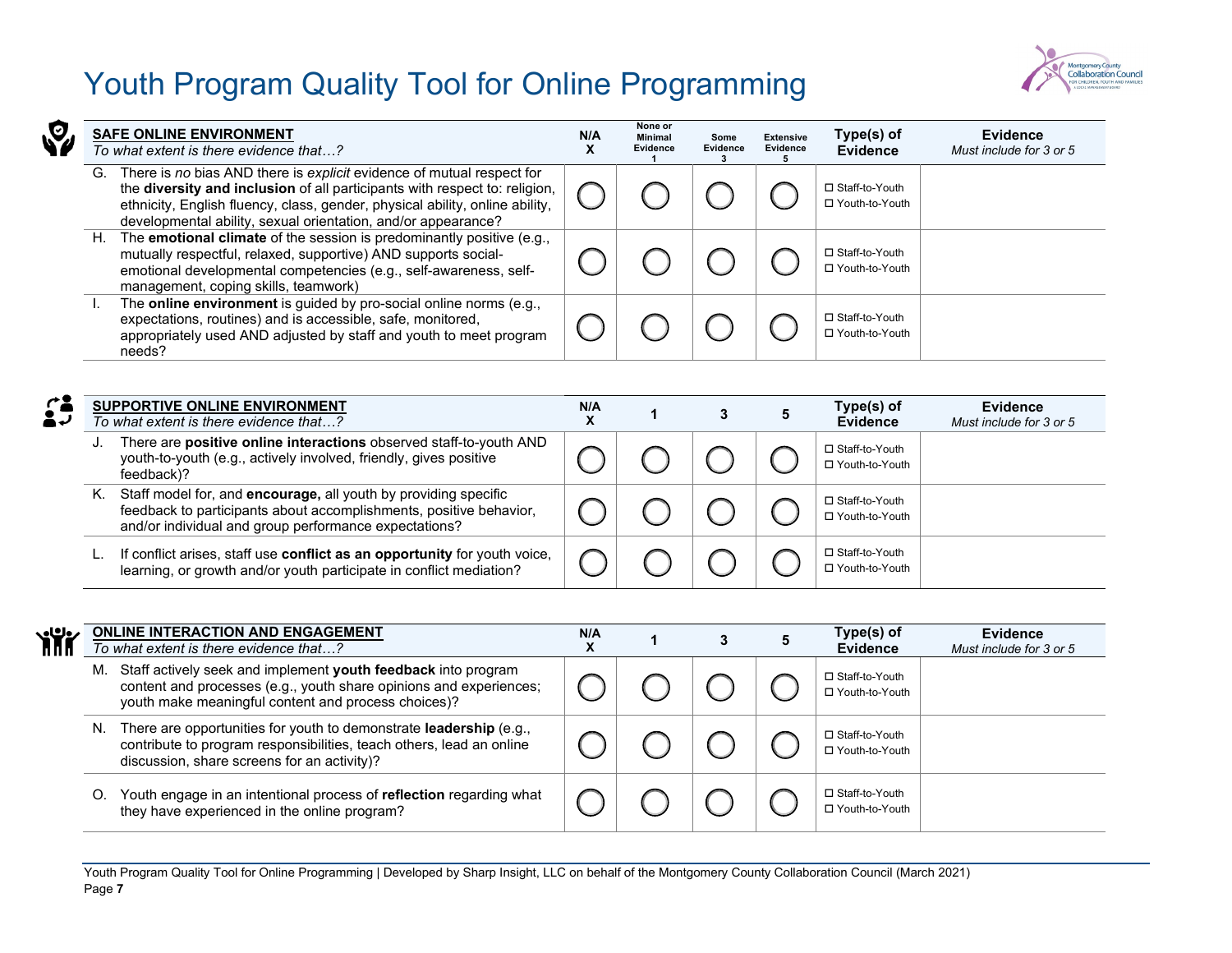

## Summary by Category

|                                                     | ⊡→⊡⊣<br>⊡⊷⊡⊷<br>⊡≁⊡⊾<br>Program<br><b>Structure</b> |   | $\bigcirc \mathbb{P}$<br>Program<br><b>Content</b> |                |  | Y<br><b>Safe</b><br><b>Environment</b> |  |                | <b>Supportive</b><br><b>Environment</b> |             |  | <b>YHK</b><br>Interaction &<br>Engagement |  |   |  |
|-----------------------------------------------------|-----------------------------------------------------|---|----------------------------------------------------|----------------|--|----------------------------------------|--|----------------|-----------------------------------------|-------------|--|-------------------------------------------|--|---|--|
| <b>Item Letter</b>                                  | A                                                   | B | ັ                                                  |                |  |                                        |  | н              |                                         |             |  |                                           |  | N |  |
| <b>Item Rating</b><br>Fill in with $X$ , 1, 3, or 5 | ∩                                                   | 0 | - 0                                                | $\overline{0}$ |  |                                        |  | $\overline{0}$ |                                         | $\mathbf 0$ |  |                                           |  |   |  |

### Observer Notes

**Review the summary of item ratings above. What stands out? What patterns, if any emerge?**

**Successes**

**Recommendations**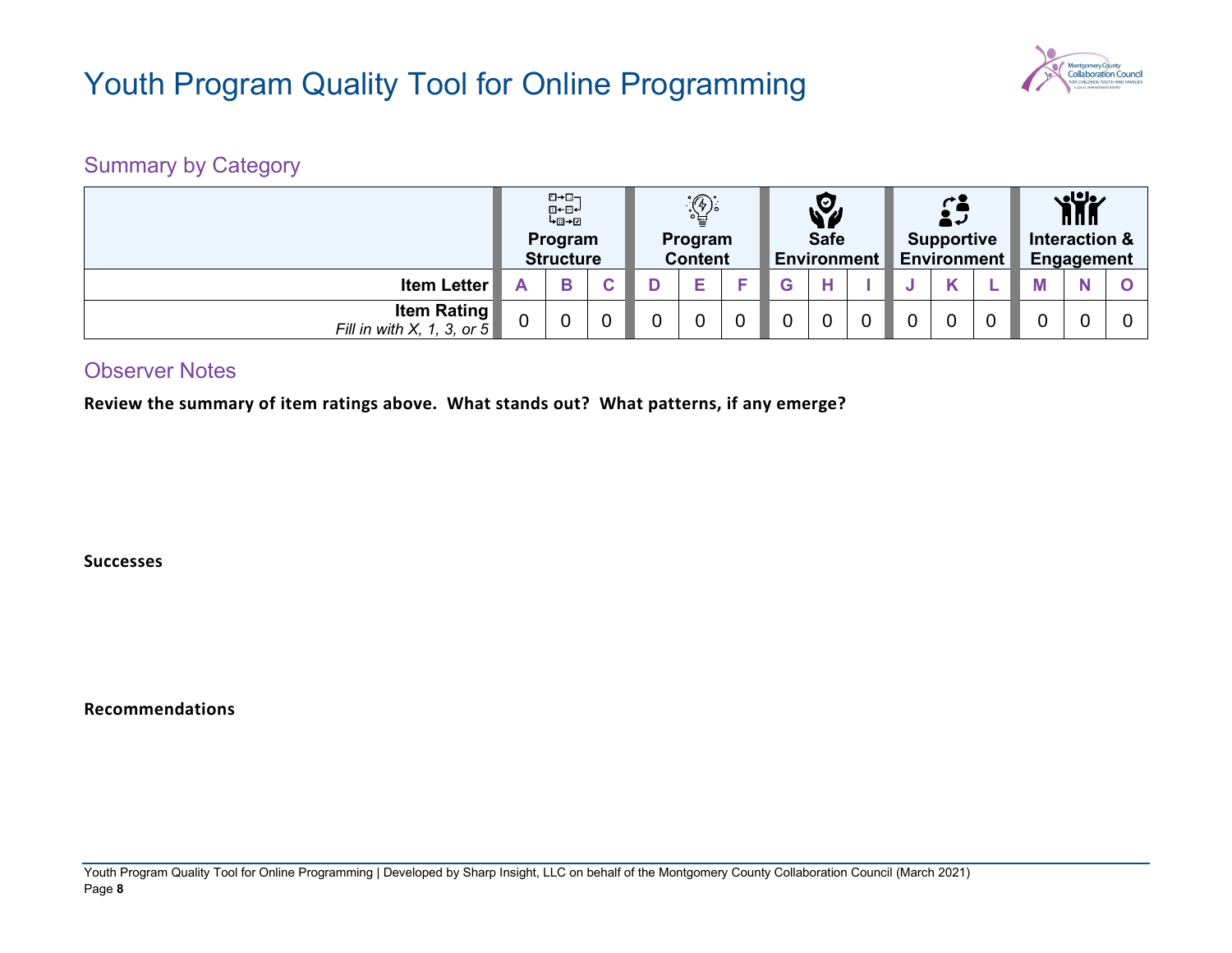

<span id="page-8-0"></span>Reflection and Action Planning

### Reflective Discussion

**What did we do well? What contributed to those successes?**

**If we could start today's session or the program cycle over, what would we do differently? Why?**

### Action Planning

*Identify no more than 3 items for focused program improvement this program cycle.* 

| Domain(s)                 | Item of focus<br>(e.g., Item A, Item B) | Specific steps to improve this focus area | <b>Timeline</b> |
|---------------------------|-----------------------------------------|-------------------------------------------|-----------------|
| □Program Structure        |                                         |                                           |                 |
| □Program Content          |                                         |                                           |                 |
| □Safe Environment         |                                         |                                           |                 |
| □Supportive Environment   |                                         |                                           |                 |
| □Interaction & Engagement |                                         |                                           |                 |

### **When will the follow-up observation take place?**

*For follow-ups, observers may complete the full tool OR the selected domains or items that align with those identified through action planning.*